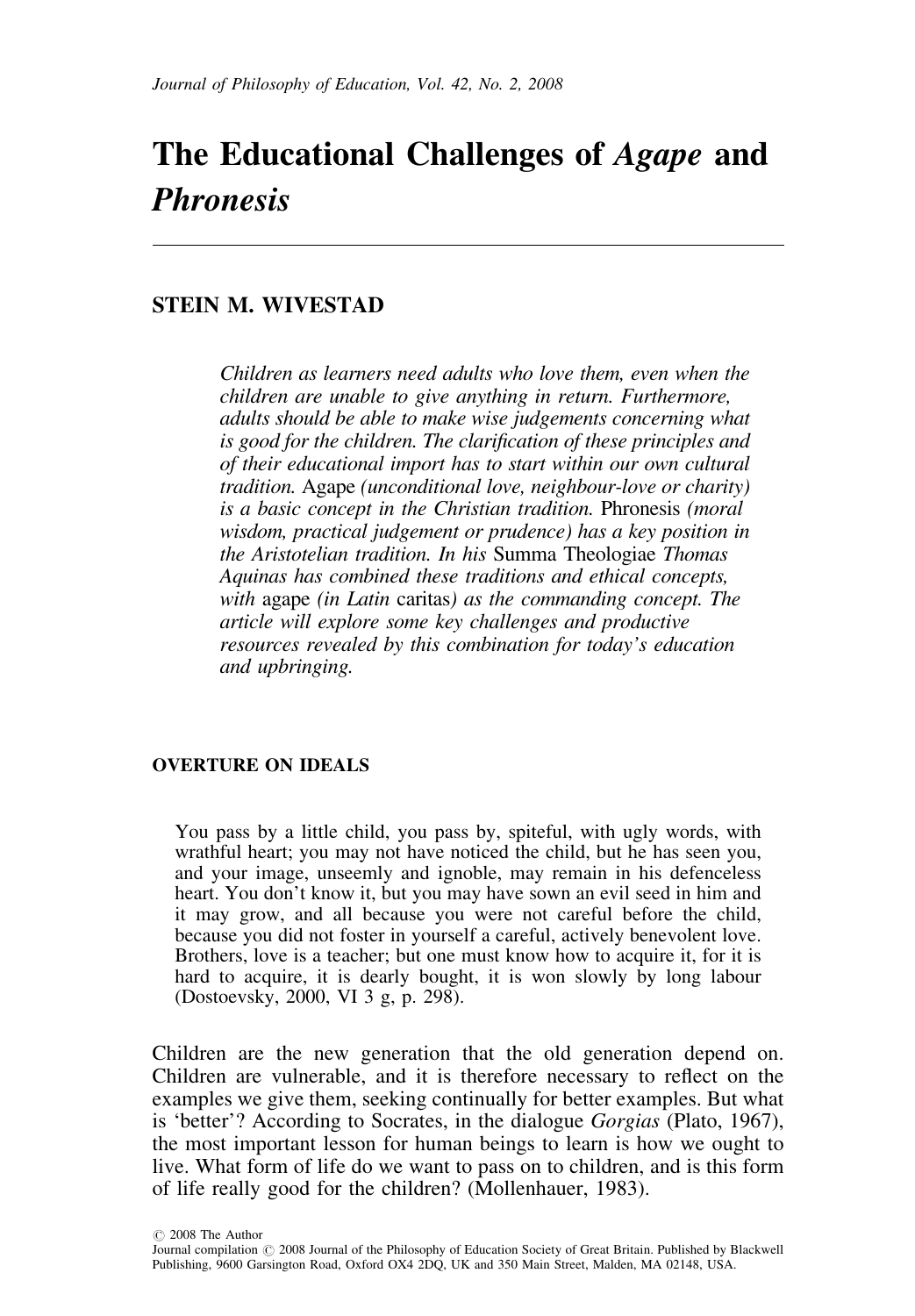Doret J. de Ruyter maintains that children 'should be offered moral ideals'—'imagined excellences that are so desirable that people will try to actualise them' (De Ruyter, 2003, p. 476 and 474). Frieda Heyting (2004) contends that 'ideals' should not be confused with realisable goals and thinks that we should concentrate on 'situationally embedded choices and compromises' instead of on ideals (Heyting, 2004, p. 244). However, she agrees with de Ruyter in understanding ideals as 'excellences with an existential import to personal life' (p. 246).

Ideals are like stars that help us to navigate in life. But neither de Ruyter nor Heyting formulates a vision of the substantive moral ideals that might inform the examples we present to children. Heyting maintains that educators should not pay much attention to promoting substantive ideals. We should instead encourage the children to create or 'invent' their own personal ideals (pp. 246–247). She admits that we cannot avoid showing them 'our commitment' (p. 247), but seems to ignore the possible positive significance of adult examples when children form their personal ideals.

Daniel Vokey outlines interesting principles for virtue-centred schools within all kinds of spiritual traditions 'holding a vision of human perfectibility' (Vokey, 2003, p. 272). I agree with Vokey that teachers first of all should cultivate 'in their own lives the intellectual and moral virtues that are an integral part of realising the overriding human good' (p. 273). This challenge I address to all adults who are close to children, all those who are educators in the basic sense of being responsible for presenting a form of life to the next generation—parents, teachers, football trainers, media workers, leaders, etc.

Children learn to be trustworthy, fair, honest, patient, generous, playful, inventive, humble, gentle, courageous, humorous . . . first of all by the examples they are given. No adults are perfect. In order to improve as persons, we need leading stars. A main challenge is to 'confront and respond to vulnerability and disability' in a rational way (MacIntyre, 1999, p. 5). It is hardly contestable that children need adults who love them, even when they are unable to give anything in return. If it is true that agape (unconditional love) encompasses and transcends other virtues and ideals, it may give us the highest guiding principle. And if phronesis (practical judgement) makes us more able to perceive the connection between the general aims and the 'individual facts' (NE  $1146a9$ )<sup>1</sup> in the situation, it helps us to activate the relevant virtues appropriately, and to command an action that follows right reason. Said in a simple way: Agape guides, phronesis enlightens (Comte-Sponville, 2003, p. 36).

Aristotelian guiding principles include greatness of soul (megalopsy $chi<sub>1</sub>$ ),<sup>2</sup> justice and friendship as well as *phronesis*. The *megalopsychos* is 'great in each virtue'. In justice 'all virtue is together in one'. And friendship in the primary sense is a relation between morally good persons, 'insofar as they are good'. (NE 1123b30, 1129b30 and 1157a31, Sachs) It seems to me, however, that all these virtues need phronesis for their realisation, and that none of them aspires to agape. Phronesis has received much attention within philosophy of education after Joseph Dunne's Back to the Rough Ground (1993). It is mentioned as a promising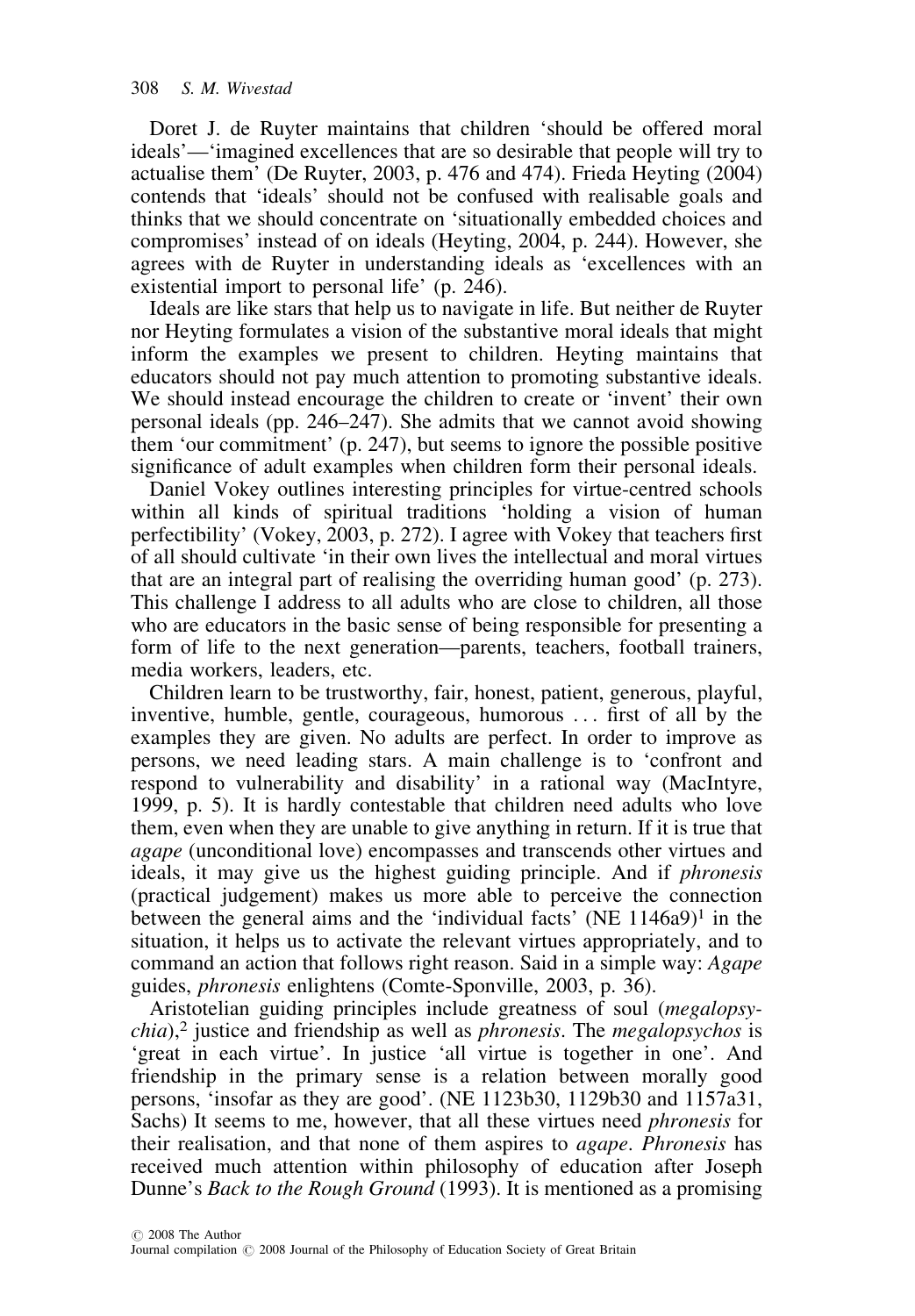concept for 'education in character and virtue' by McLaughlin and Halstead (1999). Wilfred Carr contends that the philosophy of education as a whole has something to learn from the concept phronesis and the Aristotelian tradition of practical philosophy (Carr, 2004, p. 70). Agape is a basic Christian concept—formed within the biblical tradition. The combination of phronesis with agape is unusual in educational texts. There are, however, good reasons for making an attempt to combine these concepts in education. Both are oriented towards action in unique situations, and may be understood as active conditions for action. Both concepts are based in traditions and personal relations, and help parents and other educators to resist the exaggerated individualism and commercial pressures in Western culture. Agape is a 'rational kind of love' (Spicq, 1994, p. 11), and phronesis a moral kind of reasoning. The concepts are rooted in different traditions—Christian and Classical—yet they may complement and strengthen each other. Agape can help a phronimos (a practically wise person) to be altruistic, and phronesis can help those doing works of agape to be realistic.

In the following paragraphs I attempt to clarify these concepts in the context of a broad understanding of education as 'upbringing' (in Norwegian: oppdragelse; in German: Erziehung), including all kinds of informal relations between adults and children. I study the origin and possible similarities of the concepts agape and phronesis, their basis in different views on human beings and give an account of how Thomas Aquinas combines them in his work Summa Theologiae. I explore a combination of ideals from biblical tradition and Aristotelian philosophy, and advance a substantive position that seeks to explicate the educational import of this combination. From Hans-Georg Gadamer I have learned that we invariably have prejudices that may orient us in enabling ways as well as ones that dispose us in constricting ways, and also that one's own substantive position is 'properly brought into play through its being at risk' (Gadamer, 1979, p. 266). Alasdair MacIntyre argues in a similar way for 'a conception of rational enquiry as embodied in a tradition' (MacIntyre, 1988, p. 7), where it is necessary to understand the tradition from within in order to transcend it. He conducted his enquiry into justice and rationality as an 'Augustinian Christian' (p. 10), and his later discussion of human virtues as a 'Thomistic Aristotelian' (MacIntyre, 1999, p. xi). For my own part I have read Thomas Aquinas as a Lutheran Christian. My aim however is to argue that Thomistic philosophy provides rich resources for the philosophy of education in an age of increasing moral uncertainty, or hesitancy; more particularly, that his discussions of agape and *phronesis* can disclose visionary aspirations worthy of the practical efforts of all educators.

# THE ORIGINS OF AGAPE AND PHRONESIS

The verb *agapan* 'makes its first appearance in Homer, and *agapesis* is used in the classical period, but the noun *agape* is unknown before its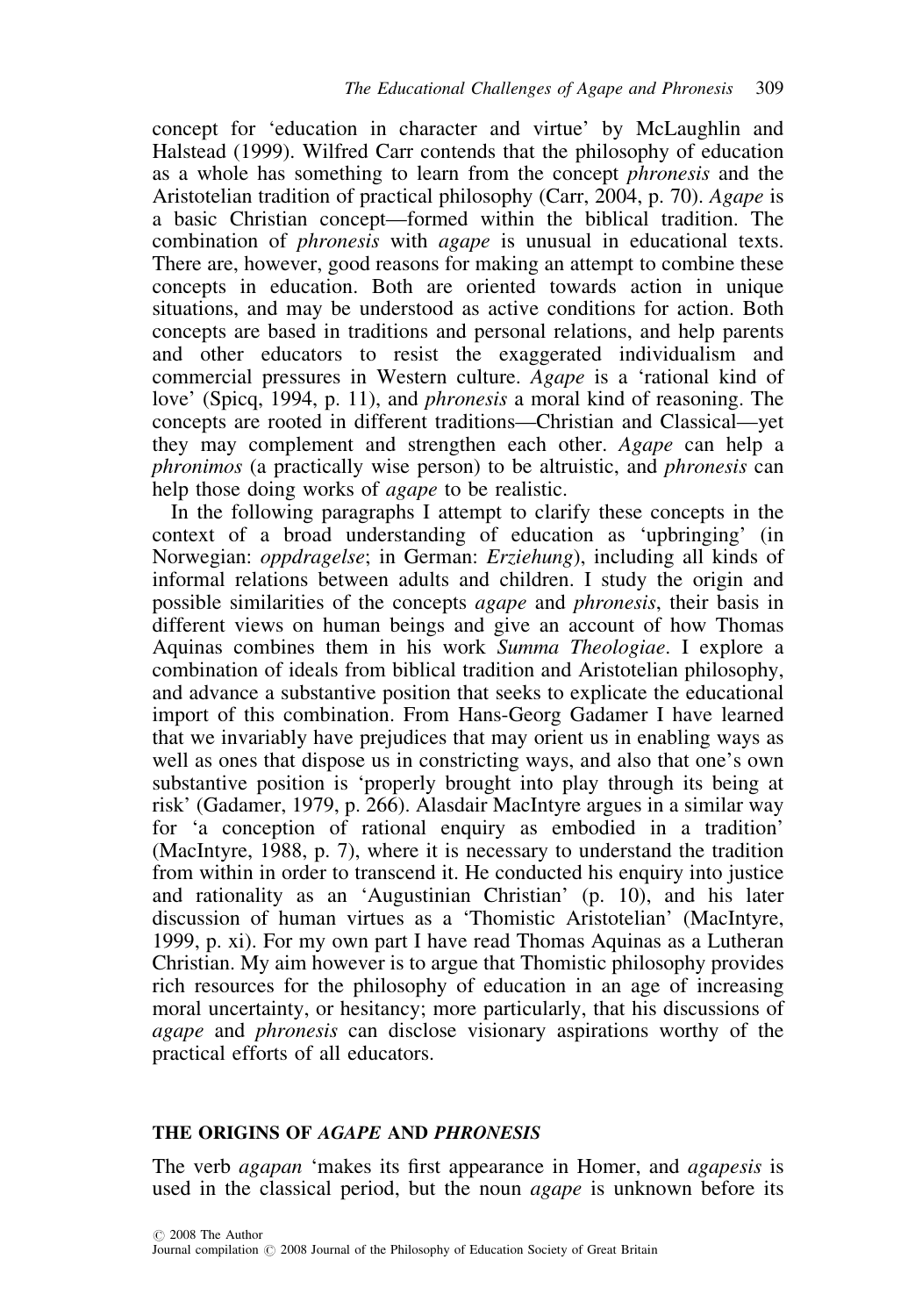usage in the LXX<sup>'3</sup> (Spicq, 1994, p. 14). Agapan, agapesis and agape are translations of Hebrew words with the root 'ahab (Hatch and Redpath, 1998, pp. 5–7), which implies establishment of strong ties to someone or something. Such ties are typically established to the Lord (Jeremiah 2:2), but may also be to idols and wrongdoings (Hosea 9:1 and 12:8).

Aristotle lived around the middle of the fourth century before Christ, before both the Septuagint and the New Testament. MacIntyre contends that 'The New Testament . . . praises virtues of which Aristotle knows nothing—faith, hope and love—and says nothing about virtues such as phronesis which are crucial for Aristotle' (MacIntyre, 1984, p. 182). This certainly has some truth in it, but there is more to be said. Aristotle sometimes uses the verb *agapan* as a synonym to *philein* (to love or regard with affection), for instance when he describes persons who do favours for others. Such 'benefactors love [philein] and like [agapan] their beneficiaries even if they are of no present or future use to them' (NE 1167b32, Irwin). But Aristotle does not use the substantive agape. Plato, Aristotle's teacher, has described the god Eros in terms that Simone Weil has interpreted as a search for Christ. Eros moves others by attraction, not by force. Even if Eros suffers, he does not submit to force. Eros is identified with the 'juste parfait', the perfectly just who always desires the reality of the good, not the appearance of it. In our world such a person may be tested, tortured and killed (Plato, Republic, 361b-362a). Weil concludes: 'At last, in connection with this, of course, think principally that this Love, who is God, and who nevertheless suffers, but not by force, this Love is the Christ' (Weil, 1951, p. 56, my trans.).<sup>4</sup> If this concept of eros is close to the Christian understanding of *agape*, Aristotle has known it. But perhaps he ignored it? Or is there a connection between Eros and Aristotle's 'final cause' (Metaphysics, 12.1072b), which moves all by 'being an object of love'?

The writers of the Septuagint and of the New Testament may have known the Aristotelian tradition. But unlike Aristotle, they treated sophia (wisdom) and *phronesis* as synonyms.<sup>5</sup> Aristotle accentuates the difference between these concepts in his Nicomachean Ethics, Book VI. Phronesis is here presented as an active condition for inexact practical wisdom, enabling a person in changing circumstances to see and calculate and do what is good for oneself and conducive to the good life in general. This moral wisdom is supported by techne, the active condition for attaining specialised 'know-how'. Sophia is presented as an active condition for exact theoretical wisdom about the universal and the eternal, a wisdom that is irrelevant in ordinary life, but important as religious contemplation of the perfect and unchanging—the divine. This wisdom is supported by *episteme*, the active condition for attaining specialised scientific knowledge. The difference between the biblical and the NE VI understanding of *phronesis* and *sophia* might have its root in different attitudes to change. In classical Greek thought, change was seen as threatening. For the biblical writers change was also something good. As William J. Bouwsma points out, the 'great classical histories sought to reveal the changeless principles governing all change, while the biblical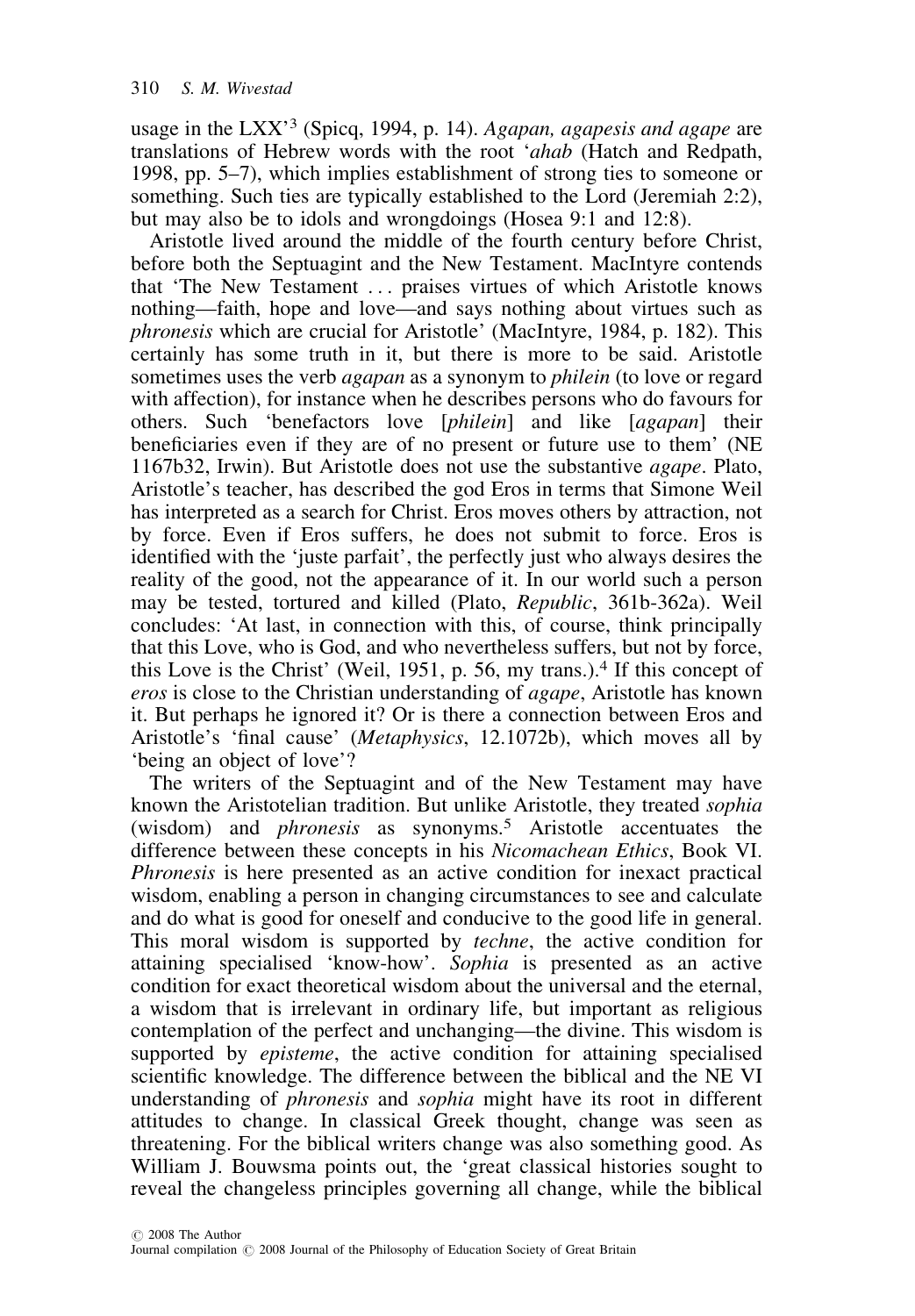histories were concerned with change itself as God's work' (Bouwsma, 1976, pp. 82–83).

Pierre Aubenque (1986, pp. 51, 63, 170) maintains that the Aristotelian concept of phronesis, in opposition to Plato's idealistic philosophical concept, was founded on a broad and popular Greek tradition. It is not the abstract ideas of the philosophical elite, but the examples of 'good persons' we know, persons we admire, which give content to the Aristotelian concept of phronesis. 'Regarding practical wisdom we shall get at the truth by considering who are the persons we credit with it' (NE VI.5 1140a 25). We may also learn by taking the defects of others as a warning. An example is King Creon in Sophocles's Antigone. King Creon believes that he has absolutely correct knowledge *(episteme)* of the good. Therefore, he refuses to listen to others, to deliberate on alternatives or to seek compromise. A precise episteme is knowledge about something eternal, and therefore abstract from particular situations. If we base human action in a particular situation on apparently correct but in practice insufficient knowledge, the consequences may be fatal. Haimon, the son of the king, contends that it is better to try to balance against each other 'les discours vraisemblables', the different tenable propositions containing some relative truths, and then choose the least evil action, being fully aware of the uncertainty and risk in the situation (Aubenque, 1986, pp. 163–164). Creon is, however, certain of his rightness. The consequence is that most of his family dies. The play ends with these words: 'The great words of arrogant men have to make repayment with great blows, and in old age teach wisdom [to phronein]' (Sophocles, 1344–1347). This popular understanding of phronesis is a source for the Aristotelian concept. It challenges us to search for insight in our own limitations and to be open to the views of others. (Aubenque, 1986, pp. 162–163)

Aristotelian phronesis seems to be similar to the biblical understanding of sophia. Biblical wisdom is practically oriented. It can 'designate a broad approach to life practiced by wise people'; it is founded in experience and passed on by oral tradition—by Jesus in proverbial sayings, aphorisms and parables (Melchert, 1998, pp. 4, 5, 9–10, 186, 244–251). The biblical sage had a commitment to God unlike the Aristotelian, but the sage did not deliver a prophetic message from God. He or she 'appealed to the communal tradition of the people and their families' (p. 59). The female personification of Sophia in Proverbs 8:12 says: 'I wisdom dwell with prudence, and find out knowledge of witty inventions'. The writer of Ecclesiastes questions the tradition and challenges the reader to do the same, using observation to discover 'the events that occur under the sun' (Ecclesiastes 8:16–17; Melchert, 1998, pp. 118, 121, 137).

#### DIFFERENT CONCEPTIONS OF HUMAN BEINGS

We have seen that there are similarities in moral wisdom between biblical and Aristotelian traditions. But these traditions have very different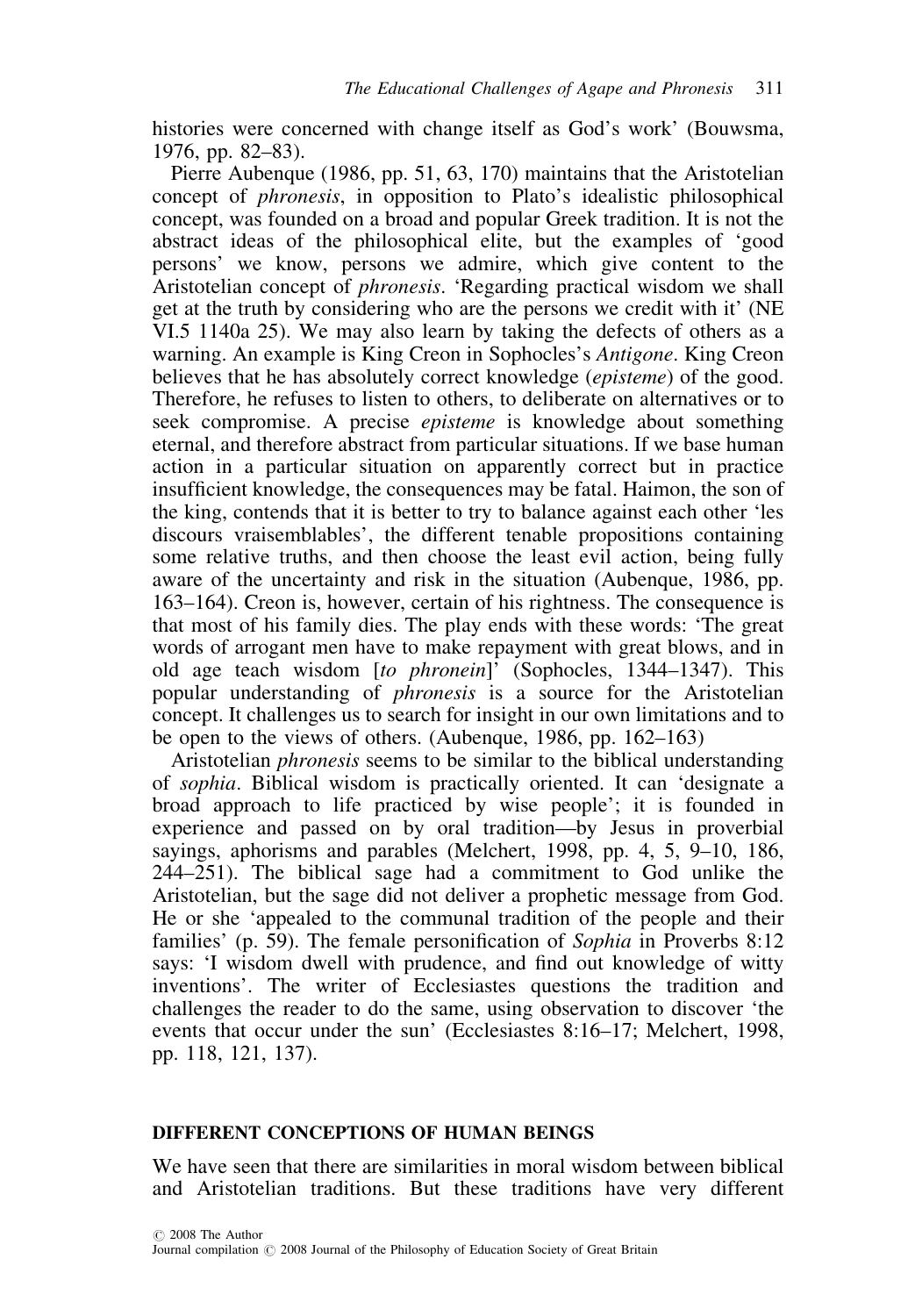conceptions of what a human being is. The differences are connected to contrasting religious convictions. In Aristotelian tradition, God—the Prime Mover—is distant from human affairs (Aubenque, 1986, p. 81, 72). Things that are not eternal are not governed by God's providence. Therefore, human prudence (phronesis) is necessary as a substitute (p. 95). The most divine are the things that cannot be otherwise than they are, for example the repeated circular movements of the stars (p. 67, note 3). The constituent parts of the universe are 'of a far more divine nature than human beings' (NE 1141b1, Irwin). The ancient Greek society ranked male citizens highest, because they had most schole, freedom from the manual work that could be used to contemplate eternal truths. Women, children and slaves did not have the same access to theoretical activity.

According to biblical tradition, human beings are created in the image of God; closer to God than the other creatures. Humans are created with special abilities and tasks. Adam talks with God, and gives names to all the animals (Genesis 2). With language, he is able to see all things in connection and make judgements concerning what ought to be done. In this tradition human beings are destined to be God's stewards responsible towards God both in theoretical and practical affairs. God is understood as both transcendent (above all understanding) and immanent (as close as a father or mother or shepherd). God is actively intervening in human history. This intervention is the main theme of the New Testament writers who see Jesus as Christ (Messiah)—the clearest image that humans can have of God. According to John and Paul, Jesus embodies God's love, agape, a love that 'seeketh not her own' (1 Cor. 13:5). The most provoking interpretation of *agape* is to exemplify it with the story about the life, death and resurrection of Jesus. The first letter of John states: 'By this we know love [agape], that he laid down his life for us' (1 John 3:16, Revised Standard Version). Paul encourages the Philippians to 'be likeminded [phronein] having the same love [agape]' (Phil. 2:2), and describes the sentiments of Jesus as the model:

Have this mind [phronein] among yourselves, which is yours in Christ Jesus, who, though he was in the form of God, did not count equality with God a thing to be grasped, but emptied himself, taking the form of a servant, being born in the likeness of men. And being found in human form he humbled himself and became obedient unto death, even death on a cross. Therefore God has highly exalted him and bestowed on him the name which is above every name, that at the name of Jesus every knee should bow, in heaven and on earth and under the earth, and every tongue confess that Jesus Christ is Lord, to the glory of God the Father (Phil. 2:5– 11, RSV).

Eternal power and glory through secular weakness, dishonour, suffering and death—'the preaching of the cross' was and is 'foolishness' to wise and intelligent persons (1 Cor. 1:18–19). In Aristotelian virtue tradition, it is important for the person to become strong or virile (*virtus* in Latin is related to vir—a male person, and this corresponds to the Greek arete and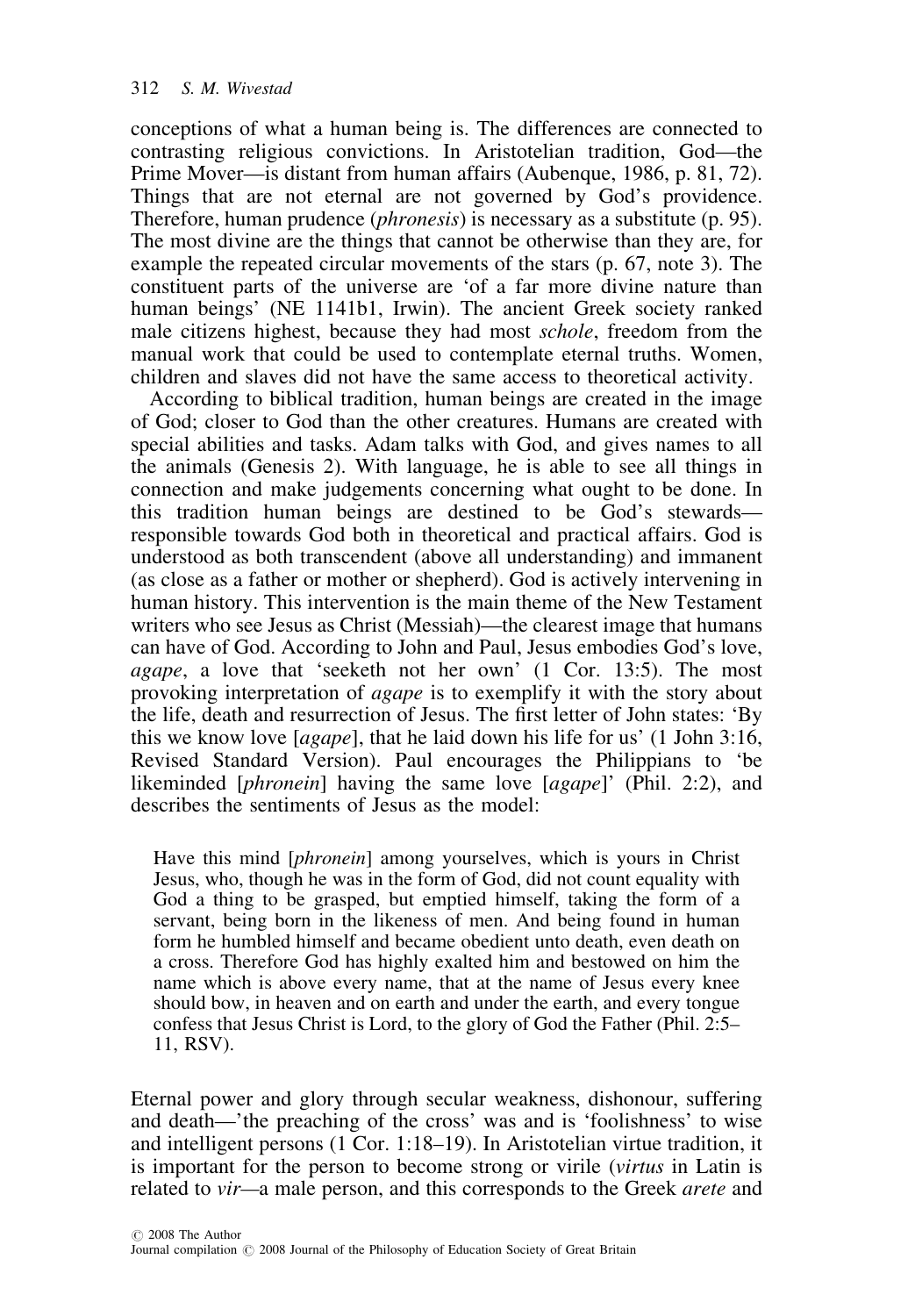aner). Aristotelian happiness is to realise manly moral and intellectual virtues.

In the Christian tradition, however, human resources have secondary significance. The main task is not to become strong, but to serve. The Christian standard for adults is to be like Christ, the new Adam (1 Cor. 15, 22). His example sets a standard which no one achieves in this life. This relativises the difference both between children and adults, between adults of high and low standing and between different human faculties. The 'child lives on in the man, so that child and man are somehow identical', 'the last shall be first' and the intellectual faculties are not better than the bodily (Bouwsma, 1976, p. 81). Biblical Christianity (which may be unlike many historical versions dominated by classical Greek tradition) does not focus on the climbing towards perfection and mastery, but on being in a good relation with the only perfect example, Christ, like branches in the vine (John 15:5). The greatest human being is not the wise and virtuous man, but the dependent and trusting child—the little child who is open to receive the love of its parents. 'Except ye be converted, and become as little children, ye shall not enter into the kingdom of heaven' (Matt. 18:1–5). This is not a recommendation of 'childishness' understood as an incoherent following of impulses. The adult is challenged to become like children who have 'fearless interest in . . . experience' and 'confident trust in life', and who ask 'simple but profound questions' (Bouwsma, 1976, p. 87).

#### UNCOVERING THE HEART OF THE RELATION BETWEEN AGAPE AND PHRONESIS

The differences between biblical and Aristotelian tradition seem to be insurmountable, and the attempt to combine central concepts within the traditions therefore needs careful deliberations. As far as I know, it is Thomas Aquinas who around 1270 undertakes the first explicit discussion of the relation between the concepts agape and phronesis.

Summa Theologiae is a big work, but its basic idea is as simple as the flow and the ebb of the tide: All creatures come from God and should return to God (Aertsen, 1993, p. 16 and 31). It has three main parts. The first is about God and the creation. The second describes the movement back to God through morality and virtues. And the third (unfinished) part is about Christ as the way to God  $(I 2 Pr.)$ <sup>6</sup> This sounds very theological, and it is indeed a summa theologiae. The audience he addressed comprised members of the Dominican order, Christians devoted to the service of God who should learn to preach and teach and give moral guidance (Boyle, 2002, p. 1; MacIntyre, 1998, p. 105). So, can this be relevant to all agnostics and atheists included? Today we are used to drawing a sharp line between theology and philosophy. Thomas challenges this division (MacIntyre, 1998, p. 98). Theology and philosophy ask different questions, but one question is common to both of them. Both are concerned about how we ought to live. In 'questions about human nature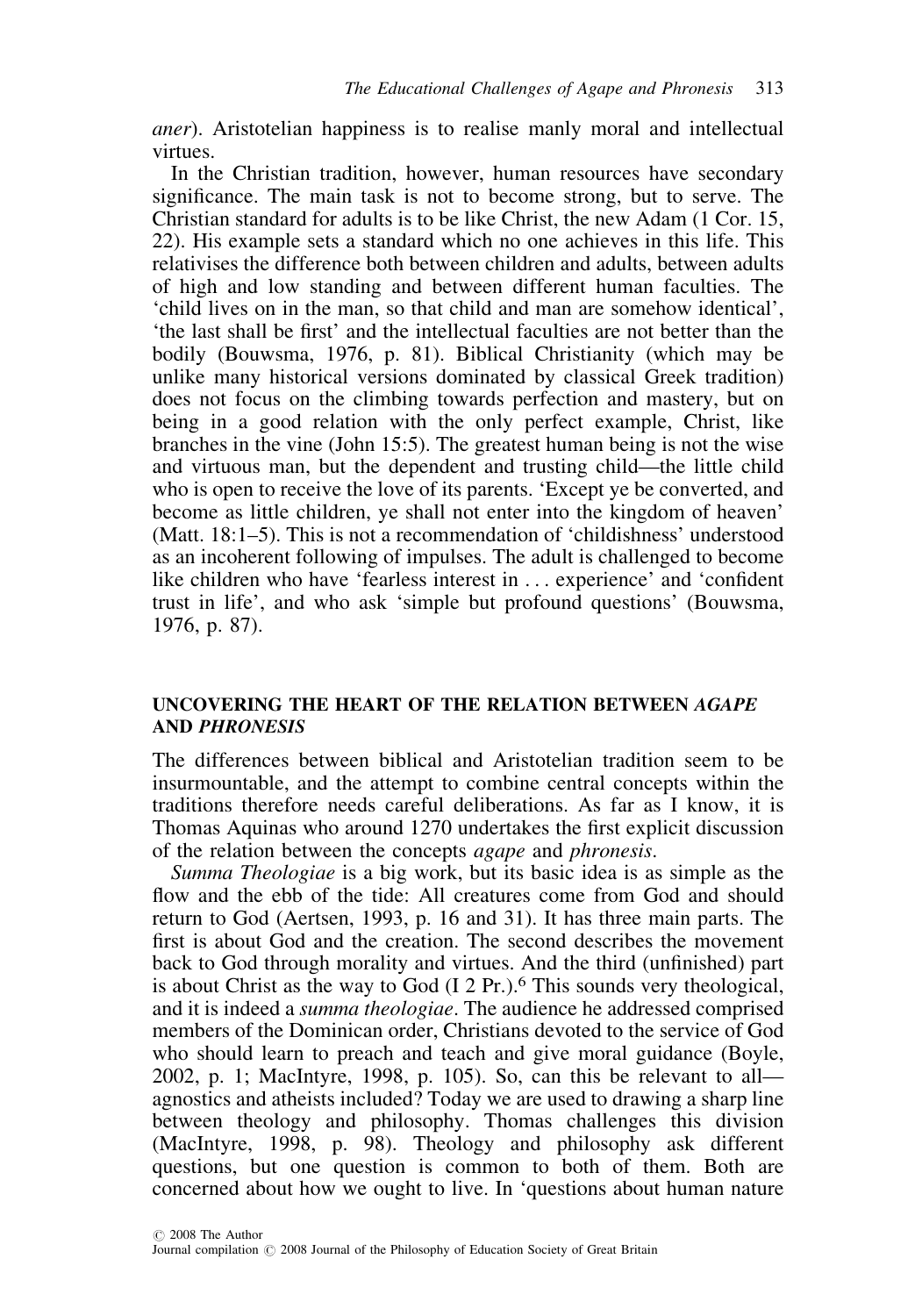and the ends of human life . . . there is a single truth to be discovered and asserted', but this truth has to be 'made intelligible in terms of an account of human powers, reasoning, will and choice and of the relationship of human beings to their ultimate good' (pp. 98–99).

Thomas studied Aristotelian and Platonian traditions, but he studied even more the Bible and the Church Fathers. His hermeneutics are directed towards clarification of the true meaning of what he is reading. He approaches a text with his own preconceptions, and is open to be corrected by the text (Aertsen, 1993, p. 17; Pinckaers, 2002, p. 27). According to MacIntyre his achievement was 'an integration of Aristotelianism into Christianity' complementing and correcting Aristotle on important points (MacIntyre, 1998, p. 99 and 102). An example is his understanding of 'virtue' and discussion of the concepts agape and phronesis (Jordan, 1993, p. 236–241). His main questions are: what characterises the good life, and what is conducive to the good life?

By definition the good life is something attractive. For Aristotle this is a life where we realise our natural abilities. The good life requires co-operation between our ability to strive for the attainment of the good, and our reasoning ability to judge what is good—a judgement that is improved through the use of memory, experience and our language abilities. When our desire and our thinking co-operate in the best way, we have moral excellence or virtue. Here the thinking is neither opposed to our bodily desires (as in Platonian and Kantian traditions), nor is the thinking an instrument for our desires (as in Utilitarian traditions and Dewey). Virtue demands a well-balanced co-operation between desire and thinking: 'every virtue causes its possessors to be in a good state [hexis] and to perform their functions well' (NE 1106a16, Irwin). This is the situation when human beings are in balance. We feel and do neither too much nor too little (according to individual inclinations). Thereby we are able to attend to the unique nuances of each situation, and to follow the reason that persons with phronesis, persons we admire, give or would have given (NE 1107a1). Phronesis (in Latin prudentia) directs our actions towards 'the common end of all human life' (II-II 47,2 ad 1, Benziger Bros.)—the good both for ourselves and our community. It is defined as recta ratio agibilium—'right reason in actions to be done' (II-II 55,3 co.). It is an intellectual virtue, which presupposes moral virtue. Stated more strongly, 'It is at once a virtue of mind and a virtue of character' (Gilby, 1974, p. xiv, with reference to I-II 57,4 and 65,1 and 66,3 and 4). Phronesis binds all the virtues together. Joseph Dunne contends that *phronesis* 'is not just one virtue among others but is rather a necessary ingredient in all the others' (Dunne, 1999, p. 49). This integrative function of *phronesis* is important. Without it we run the risk of acting inconsistently (Jordan, 1993, p. 240) and thus give children a confusing example. Phronesis 'is ''seeing'' in the here and now where the noble  $(kalon)^7$  actually lies and so also where the mean [between excess and deficiency] lies, whether this be the mean in one's own affairs, one's family's, or the city's' (Simpson, 1997). It is a key virtue to happiness for the individual, and for the life together with children and others in the community to which one belongs.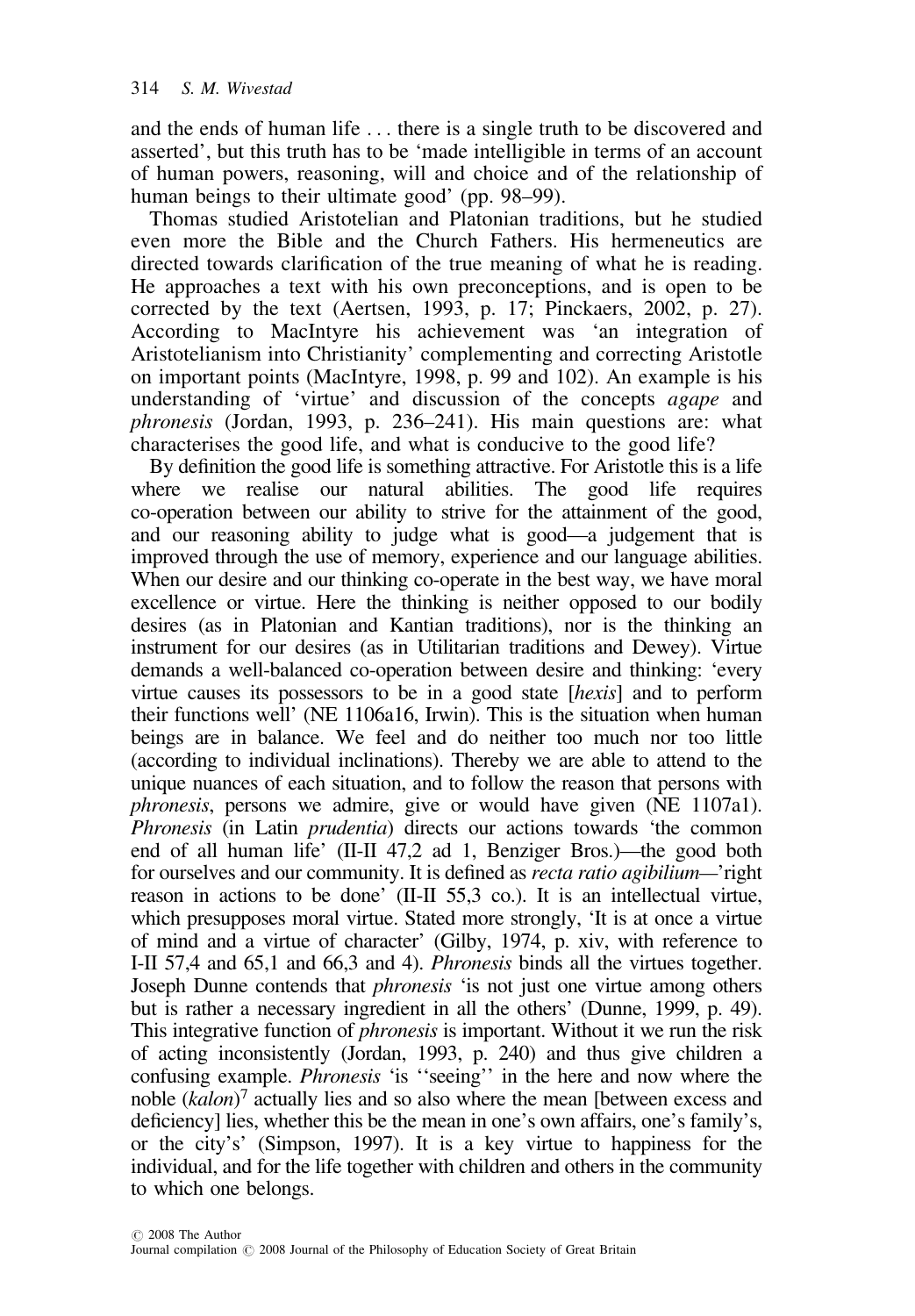So far Thomas follows Aristotle, but he also searches for reasons why humans seek a happiness that transcends the relative happiness that a life led by *phronesis* and the moral virtues can give us. We have all a 'natural desire for survival', and 'whereas the senses are aware only of here-andnow existence, minds grasp existence as such . . . and as a result . . . desire to live for ever' (Aquinas, 1989, pp. 110–111). Human beings strive towards the divine. This was the teaching of Socrates, Plato and Aristotle. Even Aristotle seems to think that complete happiness would be to live a contemplative life like the gods. We 'must, so far as we can, make ourselves immortal' (NE 1177b35).

Thomas transforms this thinking within a Christian context. He sees God as the ultimate end of human beings and all other things. Rational creatures attain the ultimate end 'in knowing and loving God' (I-II 1,8 co.). This is not achieved through our natural resources. 'The partial happiness we can hold in this life a man can secure for himself', but 'neither man nor any creature can attain final happiness through their natural resources' (I-II 5,5 co.). This view, challenging the view that human reason is the only standard for judging human action, may be understood through an analogy: The movement of the ocean is influenced by the properties of water and wind, but also by the position of the oceans under the moon; human action, similarly, is influenced by our own capacities and surroundings, but also by our position in the universe under God (Aquinas, 1989, pp. 326, 331). God does not force us. 'God moves all things according to the mode proper to each'. And the human being is by nature 'a being of free choice' (I-II 113,3 co.). We have a free will. However, some options are closed. By the exercise of our free choice we have lost 'the original subjection of will to God' (Aquinas, 1989, p. 266), and thereby we have lost 'freedom from guilt and unhappiness' (p. 129). That is our situation as human beings.

Thomas Aquinas locates *agape* (*caritas*) in our will together with the other moral virtues. But while reason is the rule for the ordinary virtues, caritas 'goes beyond reason' (II-II 24,1 ad 2), it 'is beyond the resource of nature' (II-II 24,2 co.). We naturally tend to love the good things we see. In order to love God above all things, it is necessary that *caritas* is 'infused into our hearts' (II-II 24,2 ad 2). If this happens, all the virtues are guided by unconditional love. Even practical judgement (phronesis) is seen as 'caused by an activity of God within us' (Aquinas, 1989, p. 241).

This understanding of the concepts *agape* and *phronesis* is based on the worldview of a Christian tradition where God is the centre of the universe and of all that happens in it. The basic criterion for judgement of any action is here: does it unite me with God or not? All other criteria come in addition. Unconditional love 'directs the acts of all the other virtues to our final end' (II-II 23,8 co.)—it 'supports and nourishes all the other virtues' (II-II 23,8 ad 2) and 'is called the mother of the other virtues, because, by commanding them, it conceives the acts of the other virtues, by the desire of the last end' (II-II 23,8 ad 3, Benziger Bros.). A person filled with unconditional love 'habitually directs his whole heart to God, so that he neither thinks nor wills anything contrary to and incompatible with divine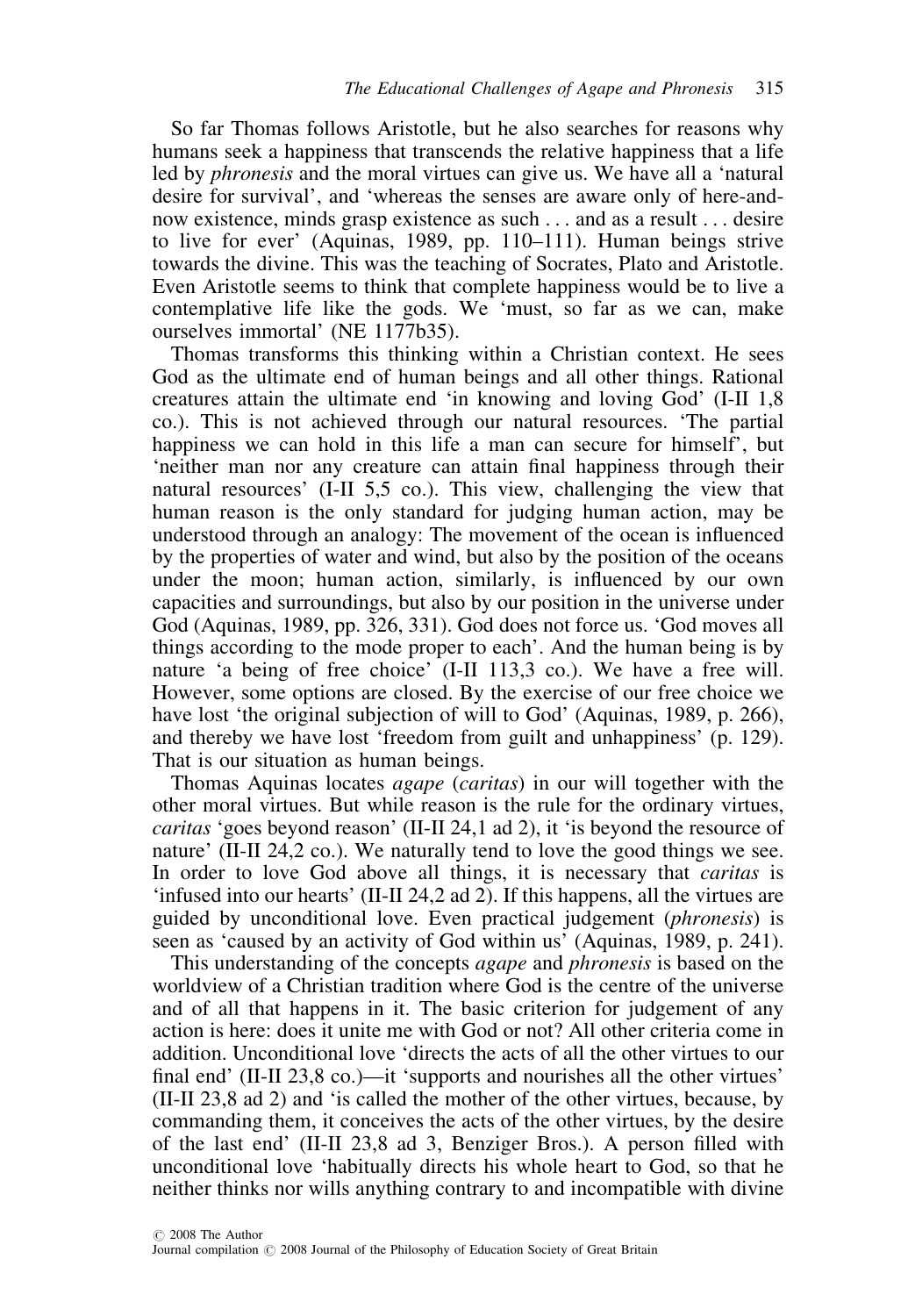love' (II-II 24,8 co.). Directed towards the final end, ultimate happiness all the moral virtues integrated by phronesis on a lower level, are further integrated by agape into a consistent, ordered unity. Here unconditional love is seen as the main condition for a good life. What distinguishes this love from the Aristotelian understanding of love?

Aristotle differentiates between a love of desire and a love of friendship. With the love of desire we love 'good things so willed to ourselves'. With the love of friendship 'we love those we will good things to' (Aquinas, 1989, p. 349). Friendship is not a virtue when it is sought primarily for pleasure or profit. Friendship is only a virtue when it is based on the virtue and worth of the friends. Such friendship Thomas calls amicitia honesti, 'a friendship of true worth'  $(II-II 23,1$  arg. 3). Friends have a mutual appreciation of each other and are good-willed towards each other—they love the 'loveable' *(to phileton)* (NE 1155b18-39) in the other person: 'it is only with a friend that a friend is friendly'—amicus est amico amicus (II-II 23,1 co.). Friendship is a preferential and reciprocal love.

Unconditional love, however, on the understanding embraced by Christian tradition and articulated by Aquinas, 'is not based principally on human virtue, but on the divine goodness' (II-II 23,3 ad 1). God also loves those who are not 'loveable'. This general and unconditional love is clearly distinct from the Aristotelian understanding of friendship. But then, is agape (caritas) a kind of friendship? Here Thomas Aquinas expands the concept of friendship to 'anyone connected with' the friend: 'when a man has friendship for a certain person, for his sake he loves all belonging to him, be they children, servants, or connected with him in any way' (II-II 23,3 ad 2, Benziger Bros.). This is an important move. Thereby amicitia caritatis, defined as friendship with God, extends both to 'enemies' and 'sinners' (II-II 23,1 ad 2 and 3), whom we ordinarily would not choose as our friends, but who are loved by God. 'God is the principal object of charity [agape], while our neighbor is loved out of charity for God's sake' (II-II 23,5 ad 1, Benziger Bros.). If you love God, you should also love yourself, love your own body, and love those who live close to you—even the troublesome ones—with the same love as God has for all (II-II 25, 4–6 and 8). When this love is active, it 'rules out every motive for sinning' (II-II 24, 11 ad 4). Agape, on this Thomistic account, is not primarily a feeling, but something we do and are prepared for doing. It is to include all, also enemies, in prayers; 'being ready in our minds, for instance to come to their assistance in a case of urgency' (II-II 25,9 co., Benziger Bros.). We cannot help all, but we should be ready to do well to anyone 'if the occasion arises' (II-II 31,2 ad 1). The main criterion is that someone close to us really needs our help. This may have many unexpected but beneficial consequences. According to Thomas, the fruits of agape are inner and outer harmony—joy, peace, compassion, kindness, caring for others and education of others. Peace is twofold (II-II 29,3 co.): Internal harmony (integrity) is 'a bringing of all one's own desires to an ordered unity'. External harmony is similar, 'for loving our neighbour as ourselves makes us want to do his will even as our own.' Agape manifests itself outwardly in compassion and kindness. Kindness is to do good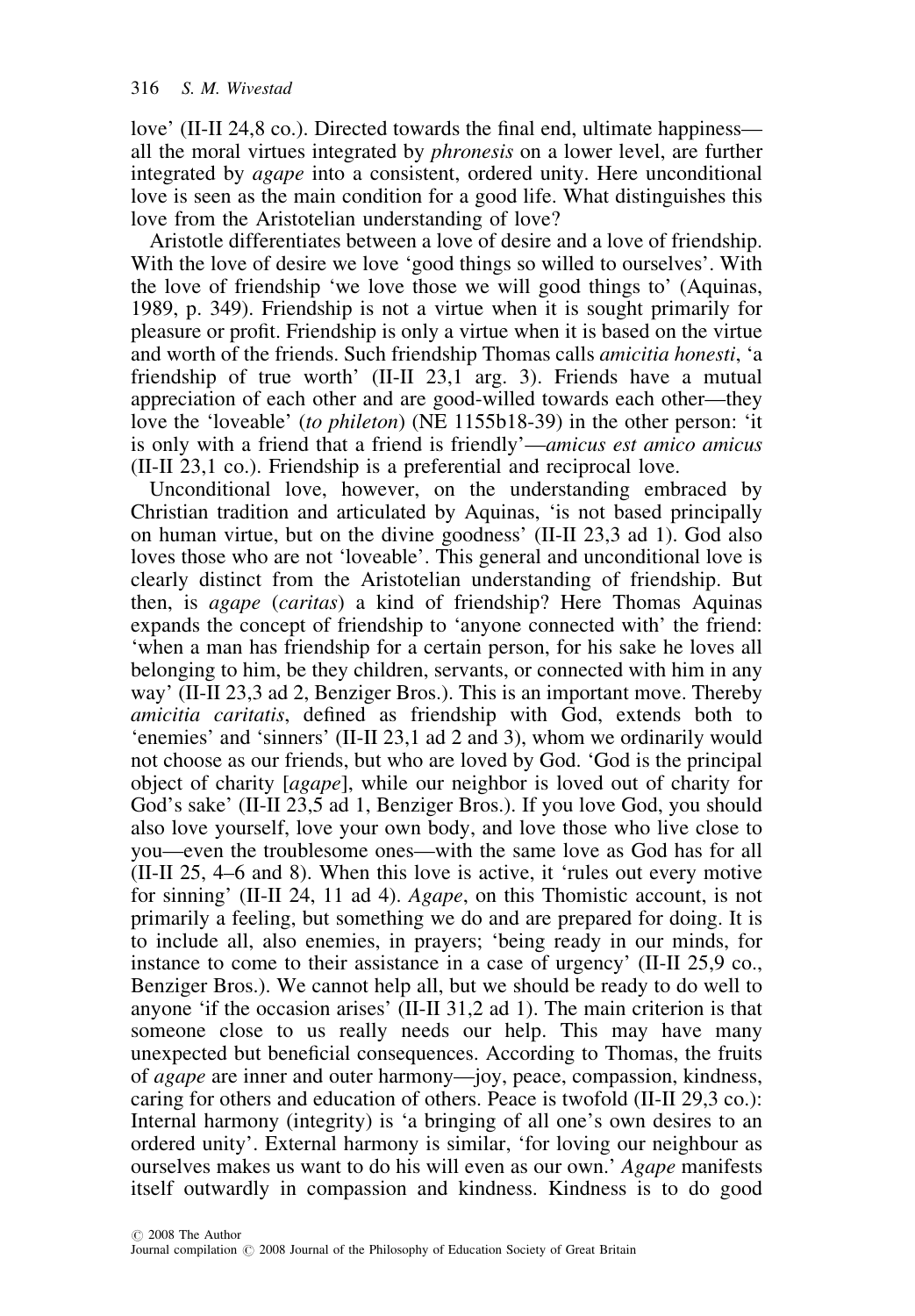things to others, being beneficent and hospitable (II-II 31). Compassion is especially called for when misfortune afflicts someone 'who has not deserved it', but also when a fault (deserving punishment) brings with it bad unforeseen consequences (II-II 30,1). Then we should regard the distress of the other 'as our own' (II-II 30,2 co.). The Latin word misericordia comes from 'one's heart being miserable (miserum cor)' (II-II 30,1 co.). Giving alms is an act of compassion. We feel miserable too, when others lack what they need. 'Almsgiving' was a wider concept earlier than it is today. There is a language connection between 'alms' and the Greek word *eleos. Eleos* means compassion or mercy (in German: Barmherzigkeit). It was eleos that the Good Samaritan practised when he helped the man who had been robbed (Luke 10:37). Bodily needs are met by 'feeding the hungry, giving drink to the thirsty, clothing the naked, giving hospitality to strangers, visiting the sick, ransoming prisoners, and burying the dead'. Spiritual needs are met by 'instructing the ignorant, giving advice to those in doubt, consoling the sorrowful, reproving sinners, forgiving offences, putting up with people who are burdensome and hard to get on with, and finally praying for all' (II-II 32,2 arg. 1). Many of these actions are of crucial importance in any education that is adequately conceived. Adults guided by *agape* are attentive to children as persons. They participate in the joys and sorrows of children, and see their bodily and spiritual needs as a whole. Formal education is just a part of this, and is not sufficient for attaining happiness. In Western societies many youths start binge drinking. Without compassion and patience, adults will probably not be able to help them, however excellently they give them instructions. In other societies where AIDS kills parents, many children lack both elementary parental protection and possibilities for learning to read and write. Adults guided by *agape* cannot close their eyes and hearts and just let this information pass by.

But in all the works of agape, the Summa Theologiae maintains, we have to consider carefully our way of doing them. A 'virtuous act needs to be moderated by due circumstances' (II-II 33,4 co., Benziger Bros.). In deciding who we should help, different degrees of need of help and closeness to us have to be considered. There is no general rule that applies here, so this requires *phronesis*, 'the judgement of a prudent man' (II-II 31,3 ad 1) involving deliberation. Agape demands that we help those who have the greatest needs, if those who are closest to us already have what they need (II-II 31,3). If our own children get a fairly good informal and formal education, it is those who are almost without any upbringing that most need our help. Phronesis demands that we see the realities in the situation. Our aim must be good and our judgement of the occasion and the circumstances must be correct. Agape guides and *phronesis* enlightens (Comte-Sponville, 2003, p. 36). Though phronesis here has a secondary position, it is nevertheless very important. Phronesis and the moral virtues are adequate for rational judgement of unique situations and spontaneous action in them. Thomas Aquinas says: 'in so far as they [the moral virtues] produce good deeds that are directed to an end which does not surpass the natural resources of man, and as acquired thus, they can be without charity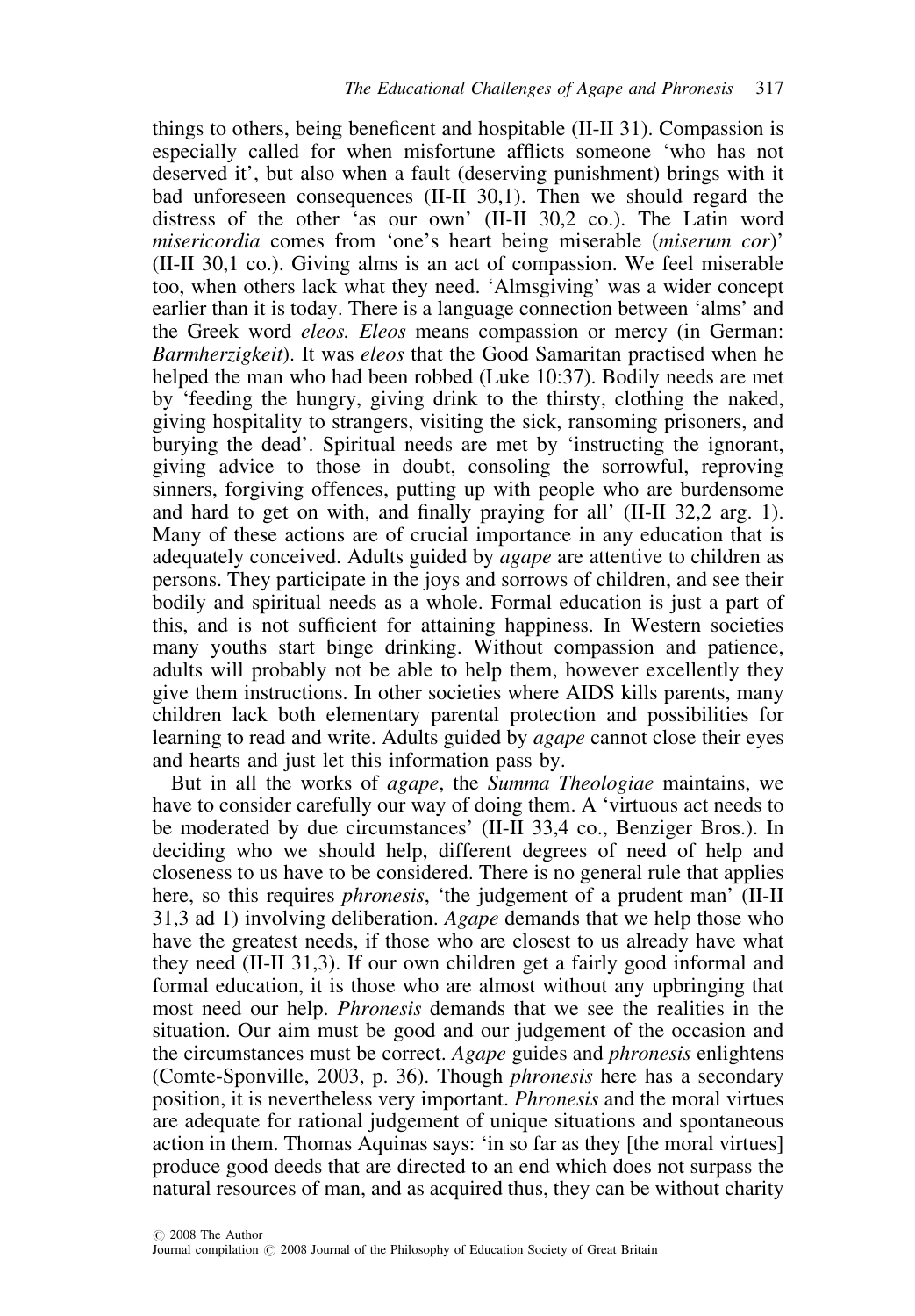[*caritas*], even as they were in many of the pagans' (I-II 65,2 co.). According to Thomas it is for the attaining of friendship with God and ultimate happiness that we need agape.

So much for an elucidation of *agape* in the light of Thomistic philosophy. But can agape, thus elucidated, provide meaningful goals and challenges for those educators who do not accept the telos of 'knowing and loving God'?

# CHALLENGES FOR ALL EDUCATORS

The resources of Christian tradition—specifically agape—have found resonance in persons who are not adherents of this tradition, but who see real moral challenges in agape. Comte-Sponville (2003, pp. 283–286), for instance, develops 'a nonreligious reading' of the metaphor of the seed which has to die if it shall bear fruit (John 12:24). In other words, my egoistic self has to die if I am to be free from the tyranny of my egoism and injustice. Agape is 'a love that is freed of the ego and that frees us from it'. It is 'a universal love, without preference or choice, a dilection without predilection, a love without limits and even devoid of egoistical or affective justifications' (Comte-Sponville, 2003, p. 284 and 286). This seems an admirable aim for educators—adults who have a role in upbringing. The problem, of course, is that having the highest ideals is not the same as living by them. Comte-Sponville's intention is 'to try to understand what we should do, what we should be, and how we should live, and thereby gauge, at least intellectually, the distance that separates us from these ideals' (p. 1). However, when we become more aware of the gulf between our ideals and our doing, we risk being even less able to live a good life.

Here the neglected educational potential of some imaginative artworks, especially in literature and drama, may be crucial. In Henrik Ibsen's play The Wild Duck, it is the child, Hedvig, who represents *agape*, a love which 'covers a multitude of sins' (1. Peter, 4:8). When her father, a sentimental egoist, comes to know some cold truths about his own life, he rejects Hedvig's love and contributes to the destruction of his family. 'Rob the average man of his life-illusion, and you rob him of his happiness at the same stroke' (Ibsen, 1999,  $5<sup>th</sup>$  act). The play exemplifies that 'situationally embedded choices and compromises' (Heyting, 2004, p. 244) may have better consequences than enlightenment based on abstract ideals. Intellectual discussions of how we ought to live might thus be confronted with life experiences—our own and those of others. Moral insights in plays like Antigone and The Wild Duck might be experienced not just intellectually or analytically. More importantly, they might be experienced as imaginative enactments of human predicaments and possibilities, engage hearts and minds holistically, kindle good emotions and strengthen the will to live a better life.

There are intimations here of how we might approach Comte-Sponville's ideal. Is it possible by such means to free ourselves from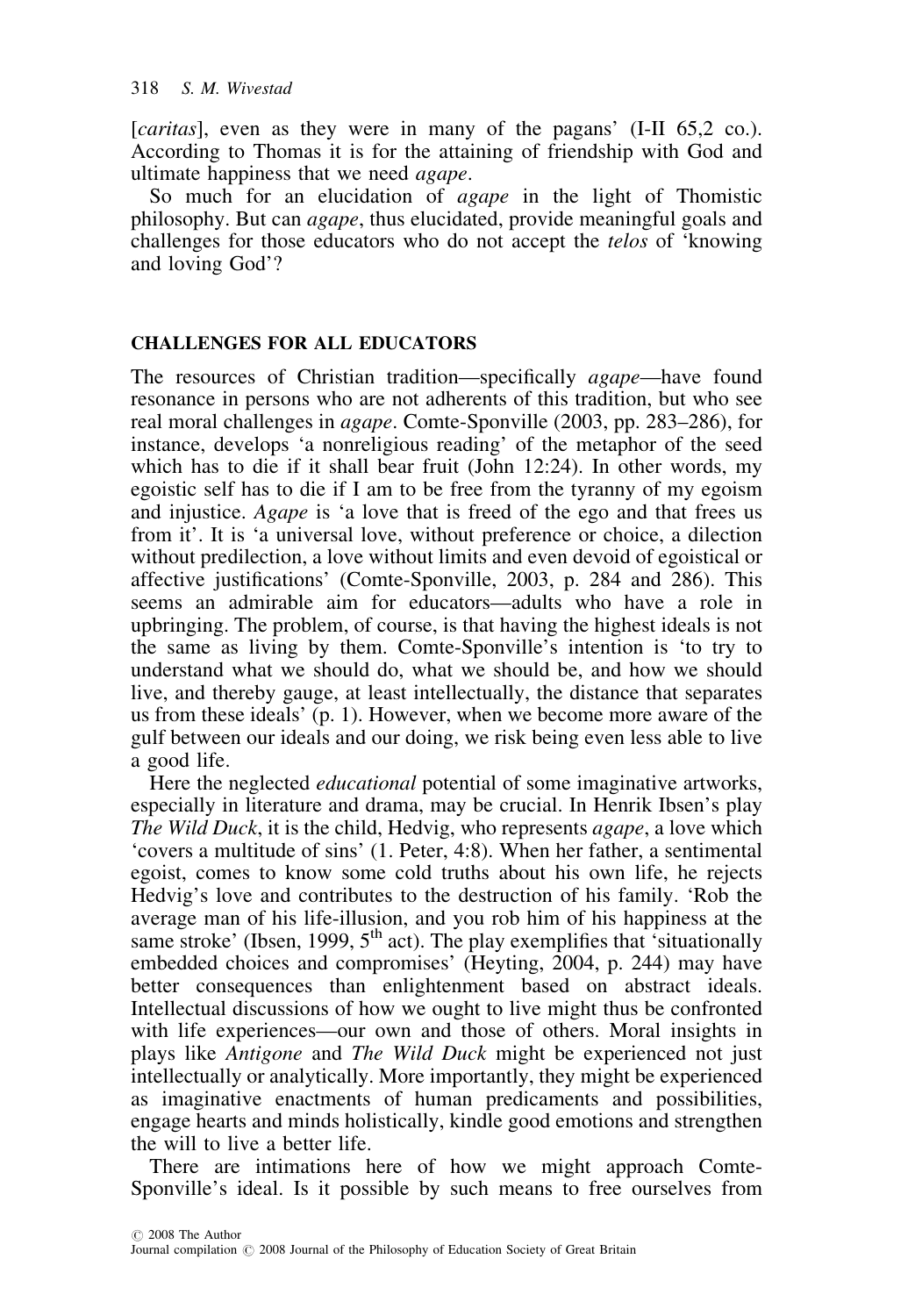our egoism and injustice? If Thomas is right, we have a disordered disposition that also affects our will (II-II 82 and 83). A strengthening of our will to practice universal love devoid of egoistical justifications may therefore paradoxically reinforce our egoism. The egoism may instead become more hidden. Thomas maintains the Christian view that human beings cannot become perfect by their own effort. Agape is possible only as a gift from God, accessible to all by following Jesus Christ. Thus it seems that *agape* is only for Christians. However, Jesus challenged individuals and accepted individuals irrespective of their belonging to existing groups. The story about *The Good Samaritan* (Luke 10:25–37) contains a critique of religious people and does not focus on the religion or conviction of its hero. The Levite and the priest belonged to the religious elite of Israel. The Samaritans knew the Biblical tradition, but the audience listening to Jesus viewed them as outcasts. Jesus neither comments on the religion of the Samaritan nor on how he had acquired his good personal qualities. It is his compassion and good action that matter! The moral of the story is a challenge to each listener (and reader): 'Go and do thou likewise' (Luke 10:37). In this story it is not difficult to see who is doing the works of *agape*. This challenges all people, irrespective of what groups they belong to. If an atheist or a Hindu does works of agape, we should follow their example as well. Lonely striving under an abstract and cold ideal may then be replaced by relationship with good persons. Studying their examples of *agape*, we may be 'warmed' to do things that are even better than the works of phronesis, although we continue to be egoistic in our general disposition.

The focus here on personal relationship and actions does not imply that convictions are irrelevant. By getting to know persons who do good things, we become interested also in the convictions that motivate their actions, the sources which inspire them and give them courage to risk and endure even what may be harmful to themselves. In the Christian tradition there are several examples on how the vision of another world has motivated educators to try and make this world 'a place where it is easier to love' (Freire, 1972, p. 19; Comenius, 1901, chapter LIII).

What characterises educators who are guided by *agape*? What will be their attitudes, outlooks and practices? As we have seen, Thomas understands agape as 'friendship with God'. The importance of the concept may be clarified by an analogy: Some 'people who were once in the cold, freezing to death, . . . have been transferred into a warm room'. It takes time to become completely warm, and damage from the freezing condition may persist, but a 'decisive event has occurred' (Thiselton, 2000, p. 99). Friendship with God means that the ordinary 'living together' is supplied with a new dimension. Thomas describes it as a life with two sides. 'One is outward according to the world of body and senses ... The other is inward, according to the life of mind and spirit; it is here that we have intercourse [conversatio] with God and the angels, though imperfectly in our present state' (II-II 23,1 ad 1). Being warm in the 'inner room' ordinary people may receive energy and strength to do well in the cold 'outside'. Adults who are always in 'the cold' will easily be too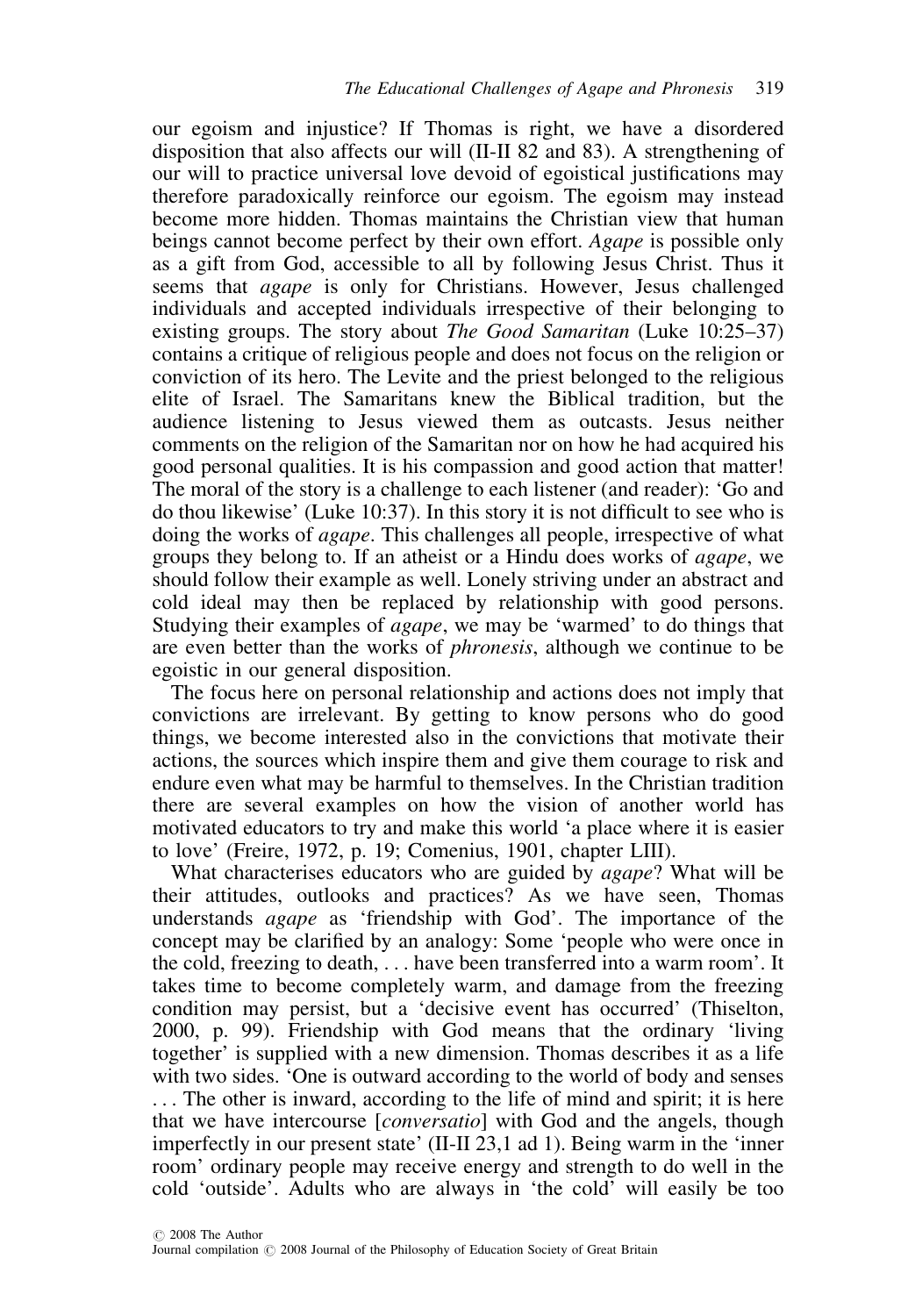occupied with their own needs and problems. If they have strong passions without order, their life may be a restless striving for mastery and popularity involving actions that are harmful both to themselves and to the children who are close to them. If they practice strict order without vitality, their life may be outwardly moral, but with bitter undertones of resentment (Nouwen, 1992), restricting and intimidating the children. Adults who receive the blessings of the 'warm room' may still have problems, but the internal harmony may reduce their stress and fears and gradually transform them as persons. Thus they become more free to learn from the children's example of trust, confidence and exploration, free to take part in their play and joy, free from rivalry and competition, free from the fear of not mastering the situation or not being good enough, free to pass on freely the gifts they have received themselves, free from the need of being thanked, free to act without security net. Loving persons want to do the will of the other as if it was his or her own will (II-II 29,3 co.). Agape opens one up for creativity and inventiveness in doing well towards the other, and it transcends the calculation of benefits and disadvantages that is basic to *phronesis*. Where one's own good is concerned, *agape* 'will foster a riskier strategy . . . than a stipulation about proportionate convenience mandates' (Outka, 1992, p. 19).

Usually education is seen as a process of production where one tries to calculate the outcome. Education guided by agape may transcend this model and open for an understanding of education as a free encounter, a venture. In his book *Existenzphilosophie und Pädagogik*, Otto Friedrich Bollnow does not explicitly discuss the relation between phronesis and agape, but he argues for an understanding of education that implies a combination of calculation and non-calculation. Certain aspects of education can be understood as steady processes of instruction and growth, which may be calculated—as can other mechanic and organic processes. Basically, however, education is neither building nor growth, but 'Wagnis' (venture), and the outcomes cannot and should not be calculated. The models of education as organic and mechanic processes 'mistake already in their premises the real core of education, because in education a free being is approaching another free being in a challenging way' (Bollnow, 1984, p. 133, 134, my trans.).<sup>8</sup>

Bollnow gives three illuminating examples of education as a noncalculative venture—the venture of authority, of trust and of openness. If you give a command when you do not have any external power to force the other, you put your personal authority at risk and appeal to freely chosen obedience. If you are a real authority, the command will be founded on sound judgement, and lack of obedience will imply a failure both in the education of the child and in the relation between you and the child (Bollnow, 1984, p. 142). Trust is fundamental in a relationship. If someone trusts us and has faith in us, we become better human beings (p. 143). An educator trusting a child who has failed and will try again, needs 'sein ganzes skeptisch-realistisches Wissen' (p. 146), in other words, you need phronesis. When you decide to trust the child in spite of sound scepticism, you have to risk also a personal failure. Finally, if you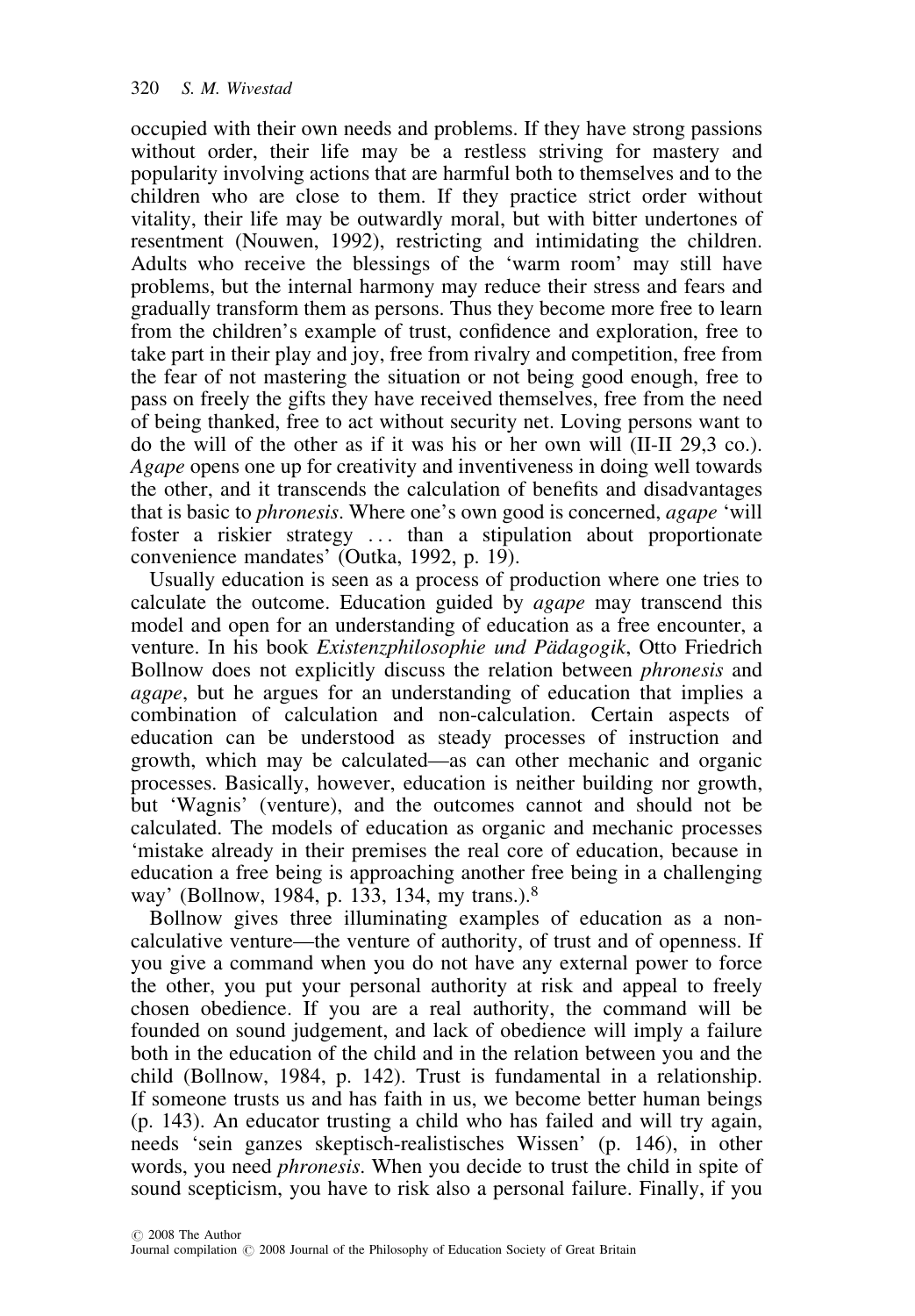share with the children your dearest ideas and a content that is 'holy' to you, this venture of openness makes you vulnerable to irony and laughter (p. 147).

Motivation to risk such ventures may arise in relation to our own children, who somehow are extensions of our own life; and perhaps also when the children are especially 'lovable', i.e. they obviously deserve that we do good things for them. It is more difficult however with children who are strangers and children who have adversarial or hostile feelings towards us. Then we tend to stick to rights and duties upheld by deserts and punishments, and thus withdraw from the free educational encounter. A difficult, disruptive, dangerous child needs my help. Agape challenges me to acknowledge that God loves this child—absolutely without conditions. If I understand myself as God's friend, I receive God's love myself and am prepared to share it with all persons that God loves—including 'enemies' and 'sinners'—even when it is risky to myself. This is to follow the example of Jesus. Seeing the needs of foreign children, adults with compassion (eleos) cannot continue to set off resources to education only for their own children or support an educational policy which only strengthens the chances of profit for their own nation. What one ought to do should be determined by 'right reason in action to be done' (II-II 55,3 co.), and is therefore also a matter of phronesis, justice and all the other virtues as a whole. Agape as compassion may help an adult to continue giving necessary learning challenges to a child, such as when the child (for certain unknown causes, for instance very bad experiences with adults) reacts with ingratitude, harsh words or even complaints about the adult to others. Agape as kindness makes it easier to see and use unique opportunities for doing well. In thousands of small episodes where we are close to children—also children we meet accidentally, children for whom we have no formal responsibility—it could be possible to give them just a little of our attention and time: a smile, an encouraging word, a helping hand. This is how the youngest of the brothers Karamazov, Alyosha, met twelve boys and became their friend. One of them dies, and after the funeral Alyosha makes a speech to the boys, challenging them to remember: 'there is nothing higher and stronger and more wholesome and good for life in the future than some good memory, especially a memory of childhood, of home. People talk to you a great deal about your education, but some good, sacred memory, preserved from childhood, is perhaps the best education' (Dostoevsky, 2000, XII 3, p. 731). The educational importance of attention and kindness is probably not difficult for anyone to accept in principle. The real problem is to see the child and feel its vulnerability there and then, when we are busy with many important things, or troubled or irritated. Agape can make us more able do what we really want to do in our relation with children, but which we too easily forget or ignore. *Phronesis* can help us to find the most appropriate time, place and way of doing it.

#### FINALE

A central story in Shakespeare's A Midsummer Night's Dream is about the relation between Oberon and Titania, king and queen of the fairies, and a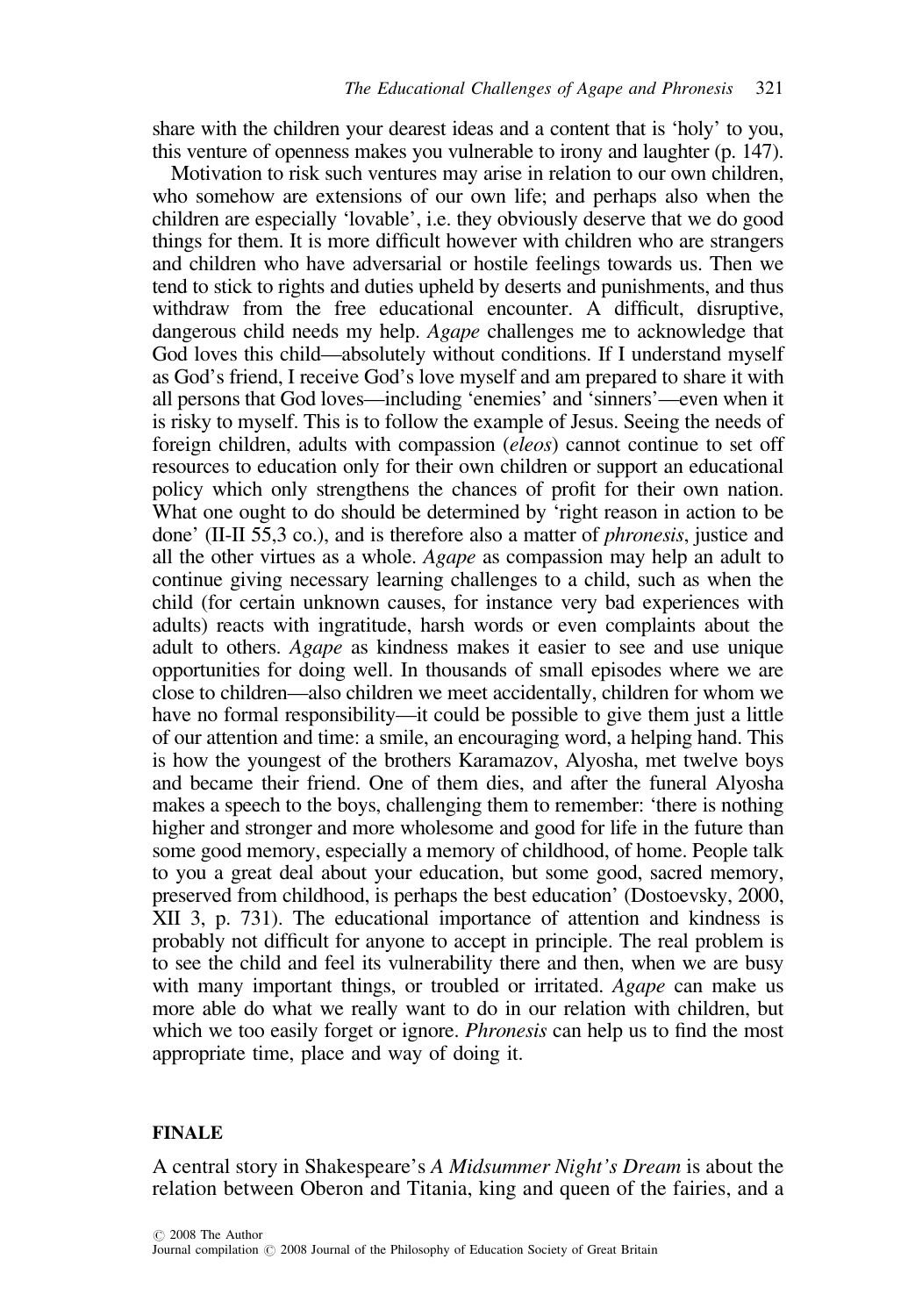foster child. The couple quarrel over the child. Titania loves the child. Oberon wants to get rid of it, and have Titania's full attention for himself. This is the beginning of a series of wrongdoings by Oberon, involving his servant Puck and several others. After a while Oberon realises that everything is going wrong, so he tries to 'make amends' (Shakespeare, V.1, 423)—tries to correct the faults and to make improvements. This not only transforms his relationship with the child. It also changes positively the relations between all the other characters. All ends well. In the finale of the opera version of this play (Britten, 1960), Oberon and Titania walk out of the scene together, leading the child between them.9

Correspondence: Stein M. Wivestad, Norsk Laererakademi, Postboks 74 Sandviken, N-5812 Bergen, Norway. E-mail: sw@nla.no

#### **NOTES**

- 1. I use the translation by W. D. Ross, 1908 of Aristotle's Nicomachean Ethics (NE) if no other translator is indicated after the approximate line number referring to the Bekker edition.
- 2. Megalopsychia has been interpreted as standing in direct opposition to the tradition of Thomas Aquinas, for instance by MacIntyre (1999, p. xi and 127). A more nuanced presentation is given by Kristján Kristjánsson (2001, chapter 3).
- 3. LXX is the Septuagint, the Greek translation of the Hebrew Bible (according to the tradition made by around 70 scholars), beginning around the middle of the third century before Christ.
- 4. 'Enfin, ce a` quoi, bien entendu, fait penser principalement cet Amour, qui est Dieu, et qui néanmoins souffre, mais non pas par force, c'est le Christ.' In the English translation the paragraph preceding this conclusion is omitted (without notice). The conclusion is thereby without correct reference, and the meaning is weakened: 'Finally, of course, one is led by this Love, who is God, and who nevertheless suffers, but not by force, to think of the Christ' (Weil, 1957, p. 118). The original does not say that one is led by Eros to think of Christ, but that Plato's description of the perfectly just leads us to think in principle that this Eros is the Christ.
- 5. See for instance Proverbs 3:19, Luke 1:17 and Eph. 1:8
- 6. T. Aquinas (1964) Summa Theologiae, Vol. 2. Existence and Nature of God, First part, Introduction to Question 2 (London, Blackfriars). See also Thomas Gilby (ed.), Appendix 1. Structure of the Summa (pp. 43–44), in: T. Aquinas (1964) Summa Theologiae, Vol. 1. Christian Theology (London, Blackfriars). The 61 volumes of the Blackfriars edition were issued 1964–1981. If not otherwise indicated, I have used this edition. The main parts of Summa Theologiae are referred to in parenthesis by Roman numbers. The second part is divided in two: I -II and II-II. The subsequent Arabic numeral refers to a Question number. In the text, (I 2) means First part of Summa Theologiae, Question 2. Each Question has a short introduction, a Prooemium (Pr.), with an overview of the subquestions or Articles that it contains. Each Article starts with some arguments (for example: arg. 1), why something seems or seems not to be so and so. Then comes a short counter-argument, sed contra (s. c.), and the corpus (co.) of Thomas Aquinas's own opinion, his Reply. At last he gives specific answers (for example: ad 1) to the opening arguments. So the reference (II-II 47,1 ad 3) is to the second part of the Second Part, Question 47, Article 1 *ad* the third argument. I have used the 'concise translation' by Timothy McDermott (Aquinas, 1989) to get an overview of and a first understanding of the work. The Latin text is easily available online at: www.unav.es/filosofia/alarcon/amicis/ctopera.html (scroll down in Opera majores to Summa Theologiae).
- 7. to kalon may also be translated as 'the beautiful'. Joe Sachs (Aristotle, 2002, pp. xxi–xxv) gives good arguments for this translation.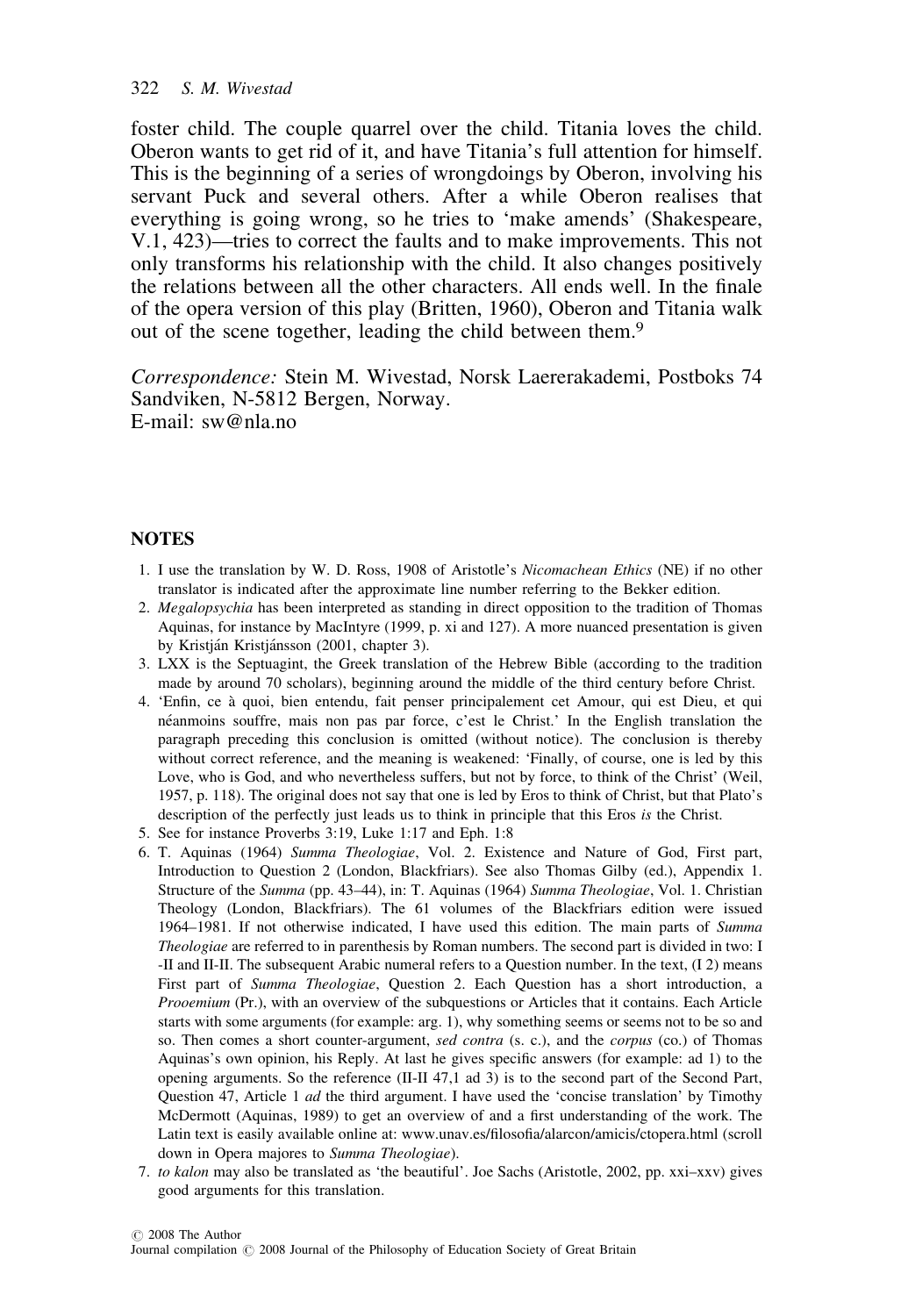- 8. '[B]eide Auffassungen verkennen schon in ihrem ersten Ansatz den eigentlichen Kern der Erziehung, der darauf beruht, daß hier ein freies Wesen einem andern freien Wesen fordernd entgegentritt.' Bollnow's *Existenzphilosophie und Pädagogik* is not available at the university libraries of Oxford and Cambridge, and is not translated to English.
- 9. The main work on this paper was carried out during a sabbatical in Cambridge 2003-04. The memories of Terry McLaughlin's critical questions and encouragements fill me with gratitude. Warm thanks also to several others for feedback and help.

#### **REFERENCES**

- Aertsen, J. A. (1993) Aquinas's Philosophy in its Historical Setting, in: N. Kretzmann and E. Stump (eds) The Cambridge Companion to Aquinas (Cambridge, Cambridge University Press), pp. 12–37.
- Aquinas, T. (1947) The Summa Theologica, Benziger Bros. edition. Available online at: www.ccel.org/a/aquinas/summa/home.html
- Aquinas, T. (1964-81) Summa Theologiae: Latin Text and English Translation, Introductions, Notes, Appendices and Glossaries (London, Blackfriars).
- Aquinas, T. (1989) Summa Theologiae: A Concise Translation, T. McDermott, trans. (Allen, TX, Christian Classics).
- Aristotle (1908) Nicomachean Ethics, W. D. Ross, trans. Available online at: nothingistic.org/ library/aristotle/nicomachean/
- Aristotle (1985) Nicomachean Ethics, T. Irwin, trans. (Indianapolis, Hackett).
- Aristotle (2002) Nicomachean Ethics, J. Sachs, trans. (Newburyport, MA, Focus Publ. R. Pullins and Co).
- Aubenque, P. (1986) La Prudence chez Aristote, 3<sup>rd</sup> edn. (Paris, Presses Universitaires de France. First published in 1963).
- Bollnow, O. F. (1984) Existenzphilosophie und Pädagogik: Versuch über unstetige Formen der Erziehung (Stuttgart, Kohlhammer. First published in 1959).
- Bouwsma, W. J. (1976) Christian Adulthood, Daedalus, 105.Spring, pp. 77–92.
- Boyle, L. E. (2002) The Setting of the Summa Theologiae of St. Thomas—Revisited, in: S. J. Pope (ed.) The Ethics of Aquinas (Washington, DC, Georgetown University Press), pp. 1–16.
- Britten, B. (composer) (1960) A Midsummer Night's Dream, opera performed August 2000 in the Sydney Opera House, Australia.
- Carr, W. (2004) Philosophy and Education, Journal of Philosophy of Education, 38.1, pp. 55–73.
- Comenius, J. A. (1901) The Labyrinth of the World and the Paradise of the Heart, C. F. Lützow, trans. Available online at: users.ox.ac.uk/ $\sim$ tayl0010/labyrint/labyrinth\_frame.html Original work published in 1631.
- Comte-Sponville, A. (2003) A Short Treatise on the Great Virtues: The Uses of Philosophy in Everyday Life, C. Temerson, trans. (London, Vintage).
- De Ruyter, D. J. (2003) The Importance of Ideals in Education, *Journal of Philosophy of* Education, 37.3, pp. 467–482.
- Dostoevsky, F. M. (2000) The Brothers Karamazov, C. Garnett, trans. Available online at: www2.hn.psu.edu/faculty/jmanis/dostoevs/karamazo.pdf First published 1879.
- Dunne, J. (1993) Back to the Rough Ground: 'Phronesis' and 'Techne' in Modern Philosophy and in Aristotle (Notre Dame, IN, University of Notre Dame Press).
- Dunne, J. (1999) Virtue, Phronesis and Learning, in: D. Carr and J. Steutel (eds.) Virtue Ethics and Moral Education (London, Routledge), pp. 49–63.

Freire, P. (1972) Pedagogy of the Oppressed (Harmondsworth, Penguin).

- Gadamer, H-G. (1979) Truth and Method, 2<sup>nd</sup> edn.; W. Glen-Doepel, J. Cumming and G. Barden, trans. (London, Sheed and Ward).
- Gilby, T. (1974) Introduction to St Thomas Aquinas Summa theologiae, Vol. 36, Prudence, 2a2ae. 47–56. (London, Blackfriars).
- Hatch, E. and Redpath, H. A. (1998) A Concordance to the Septuagint,  $2<sup>nd</sup>$  edn. (Grand Rapids, MI, Baker Books).
- Heyting, F. (2004) Beware of Ideals in Education, *Journal of Philosophy of Education*, 38.2, pp. 241–247.

 $\odot$  2008 The Author